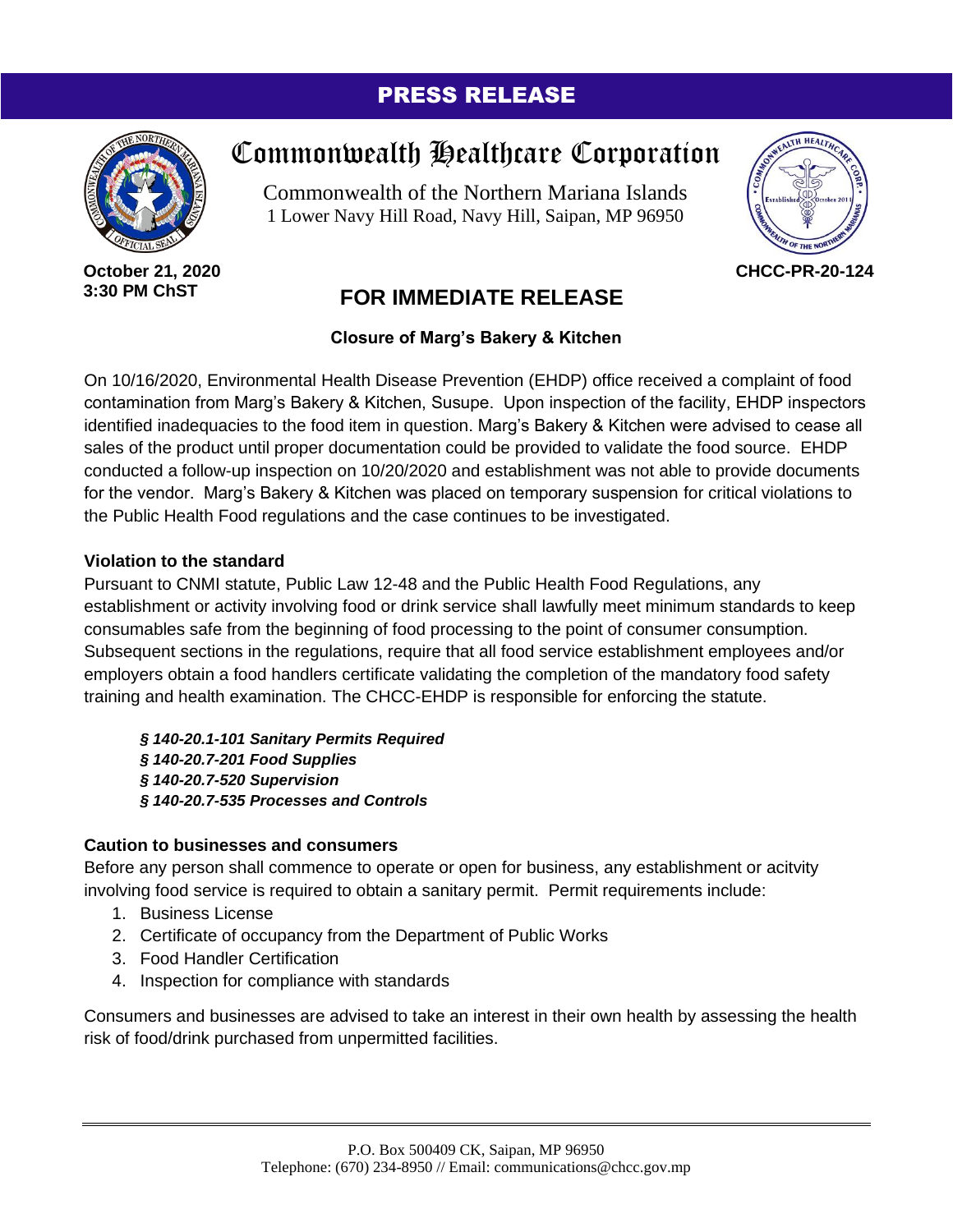#### **Report a complaint**

Should you have any questions or concerns about food or drinks being sold, or to learn more on how to obtain a sanitary permit, please contact the EHDP office in Navy Hill, 664-4870/2/3, fax concerns to 664-4871 or email John Tagabuel at [john.tagabuel@dph.gov.mp](mailto:john.tagabuel@dph.gov.mp)

#### **CHCC Point of Contact:**

 **Lee Tenorio, Communications and Public Relations (670) 234-8950 Extension 3445, [communications@chcc.gov.mp](mailto:communications@chcc.gov.mp)**

For more information about CHCC programs, please follow us on Facebook, Instagram, and Twitter at @cnmichcc, check out our website at [www.chcc.gov.mp](http://www.chcc.gov.mp/) or call us at (670) 234-8950.

This press release may be found online at<http://www.chcc.gov.mp/pressrelease.html>